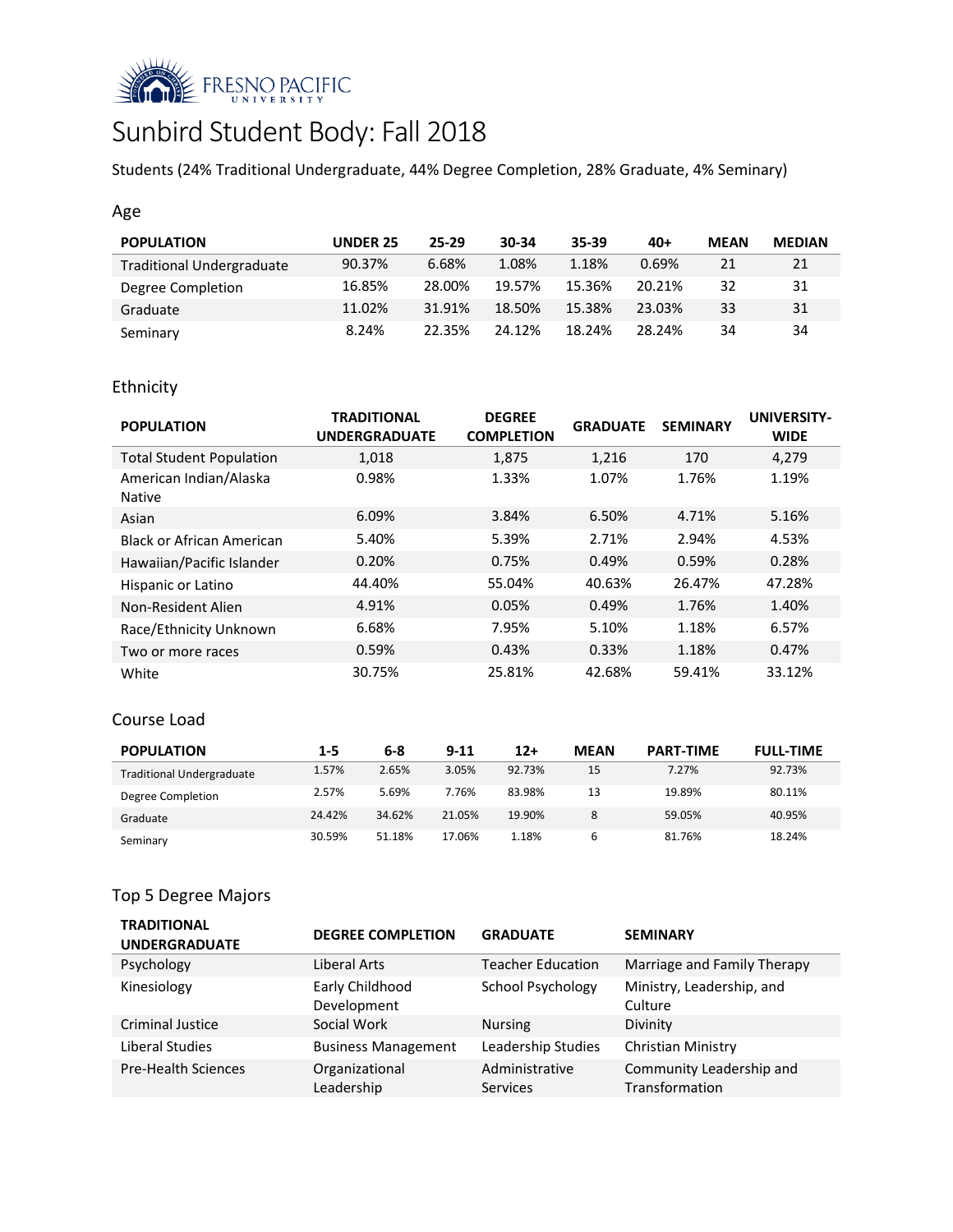

# Students Receiving Financial Aid

| <b>POPULATION</b>                | <b>PERCENTAGE</b> |
|----------------------------------|-------------------|
| <b>Traditional Undergraduate</b> | 95.77%            |
| Degree Completion                | 84.69%            |
| Graduate                         | 58.47%            |
| Seminary                         | 94.70%            |

#### *Pell Grant Recipients*

| <b>POPULATION</b>                | <b>PERCENTAGE</b> |
|----------------------------------|-------------------|
| <b>Traditional Undergraduate</b> | 49.41%            |
| Degree Completion                | 67.30%            |
| Credential                       | $0.00\%$          |
| Seminary                         | 0.00%             |

#### *Cal Grant Recipients*

| <b>POPULATION</b>                | <b>PERCENTAGE</b> |
|----------------------------------|-------------------|
| <b>Traditional Undergraduate</b> | 45.77%            |
| Degree Completion                | 16.85%            |
| Credential                       | $0.00\%$          |
| Seminary                         | 0.00%             |

#### Gender

| <b>POPULATION</b>               | <b>PERCENTAGE</b> |
|---------------------------------|-------------------|
| Traditional Undergraduate Women | 64.44%            |
| Degree Completion Women         | 77.72%            |
| Graduate Women                  | 74.59%            |
| Seminary Women                  | 56.47%            |
| <b>Total Women</b>              | 72.63%            |

## Location\*

| <b>POPULATION</b>   | <b>NUMBER</b> |
|---------------------|---------------|
| <b>Main Campus</b>  | 1468          |
| Online              | 393           |
| Visalia             | 1028          |
| North Fresno Center | 921           |
| Merced              | 248           |
| Bakersfield         | 192           |
| <b>BITWIZE</b>      | 29            |

*\* Total students by program location, unduplicated count of students*